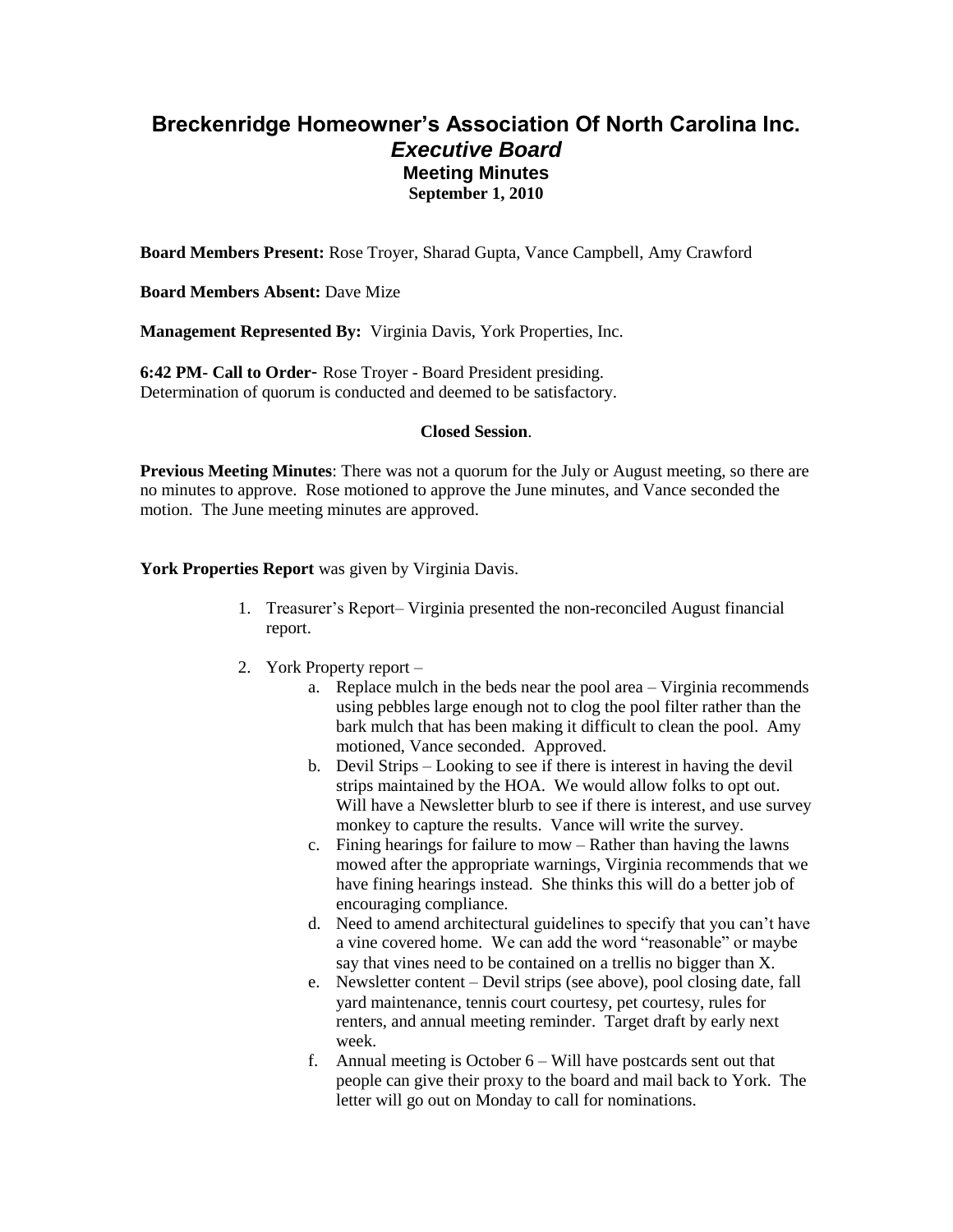- g. Tennis Courts The trash cans are not getting emptied. There is glass where the old clocks were. Virginia will work Brickman to get this addressed and ask Dean to report these types of things in the future if he notices them.
- h. Flooring in downstairs area Virginia will get us some quotes for replacing the musty carpet in the downstairs area of the clubhouse.

**Motion is made to end closed session and open meeting to the membership -This is a non-debatable motion. All were in favor and the session ends.**

**Floor is opened to general questions and comments from the membership**

#### **Committee Reports:**

**Architectural:** Chris McCann was not present. Board discussed submittals from:

- **1.** 104 Button Road Amy motioned and Vance seconded to approve the tile for around the house. Approved. Sharad will go look at the existing 12x12 window.
- **2.** 502 Caraleigh Coard Style C fence. Vance motioned and Amy seconded to approve. Approved contingent on Manors 2 approval.
- **3.** 307 Durston Loop Gazebo. Vance motioned and Amy seconded to approve. Approved contingent on Manors 1 approval.
- **4.** 105 Vail Court Covered patio within fenced yard. Amy motioned and Vance seconded to approve. Approved.
- **5.** 106 Versythia A back door with glass on top with a doggie door. Amy motioned and Vance seconded to approve. Approved contingent that the yard is fenced.
- **6.** 604 Willingham Rose will look at yard.

**Grounds:** Vance Campbell – Aeration and over-seeding time is coming up. Vance is working with Brickman to plan this.

**Social**: Ericka Connor presented report. Total wine will facilitate a wine tasting on 9/11. Fall festival 10/23 11-2. Vance motioned to give an additional \$2000 to the Social budget. Rose seconded. Approved.

**Communication:** Sharad and Erica would like the web site to not look so drab. Virginia thinks the links could be more user friendly. Rose will see if Tom would be willing to do some rework.

#### **Motion to adjourn**

**-This is a non-debatable motion. All are in favor.**